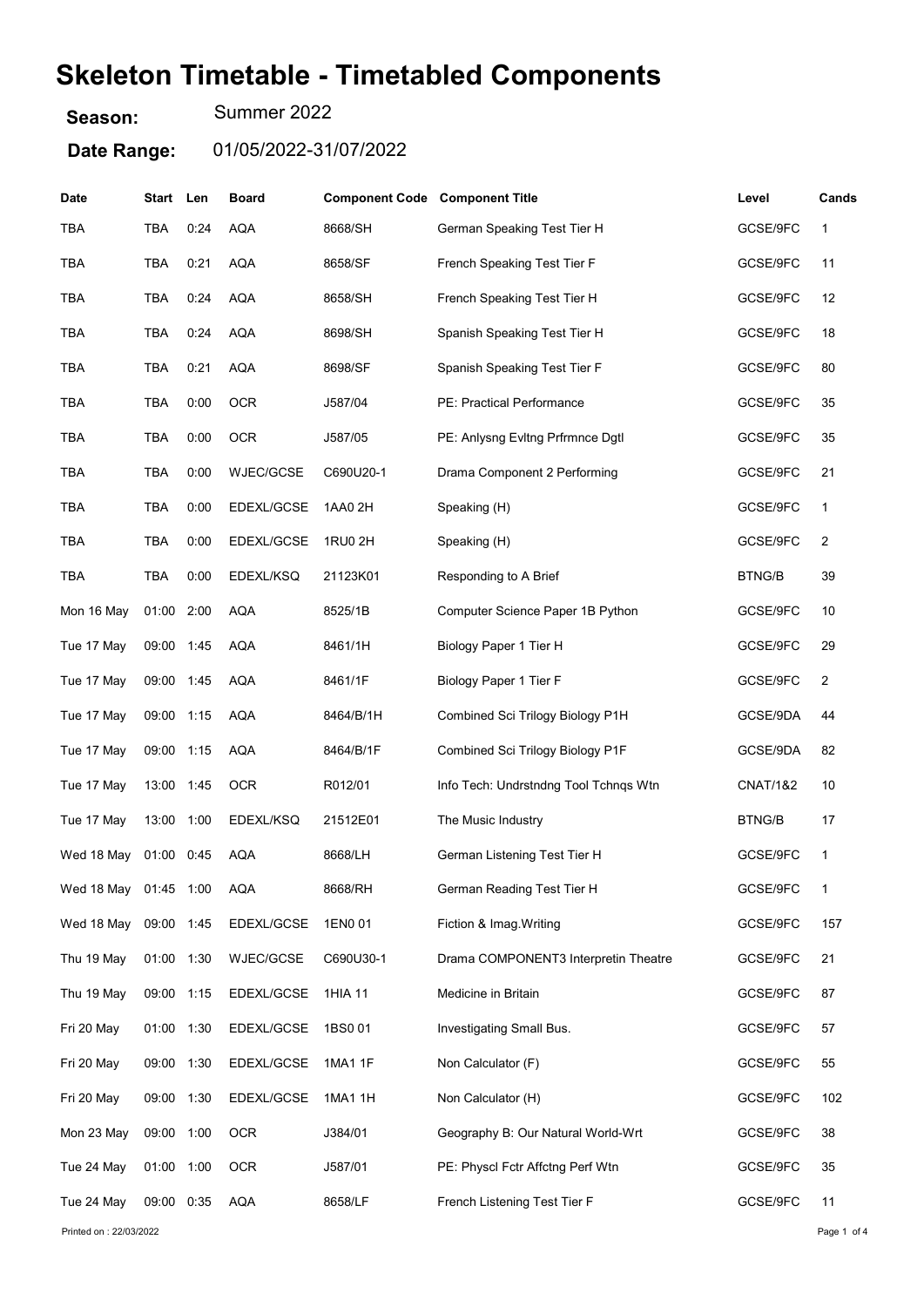## Season: Date Range: 01/05/2022-31/07/2022 Summer 2022

| <b>Date</b> | Start Len  |      | <b>Board</b> | <b>Component Code Component Title</b> |                                      | Level               | Cands          |
|-------------|------------|------|--------------|---------------------------------------|--------------------------------------|---------------------|----------------|
| Tue 24 May  | 09:00      | 0:45 | <b>AQA</b>   | 8658/RF                               | French Reading Test Tier F           | GCSE/9FC            | 11             |
| Tue 24 May  | 09:00      | 0:45 | <b>AQA</b>   | 8658/LH                               | French Listening Test Tier H         | GCSE/9FC            | 12             |
| Tue 24 May  | 09:00      | 1:00 | <b>AQA</b>   | 8658/RH                               | French Reading Test Tier H           | GCSE/9FC            | 12             |
| Tue 24 May  | 09:00      | 0:45 | EDEXL/GCSE   | 1AA0 1H                               | Listening (H)                        | GCSE/9FC            | 1              |
| Tue 24 May  | 09:00 1:5  |      | EDEXL/GCSE   | 1AA0 3H                               | Reading (H)                          | GCSE/9FC            | 1              |
| Wed 25 May  | 01:00      | 1:30 | <b>OCR</b>   | R064/01                               | Ent & Mrkt: Ent & Mrktng Cncpts Wtn  | <b>CNAT/1&amp;2</b> | 14             |
| Wed 25 May  | 09:00 1:45 |      | EDEXL/GCSE   | 1ET0 01                               | Shakesp. & Post 1914 Lit.            | GCSE/9FC            | 157            |
| Thu 26 May  | 09:00      | 0:45 | <b>AQA</b>   | 8698/LH                               | Spanish Listening Test Tier H        | GCSE/9FC            | 18             |
| Thu 26 May  | 09:00 1:00 |      | <b>AQA</b>   | 8698/RH                               | Spanish Reading Test Tier H          | GCSE/9FC            | 18             |
| Thu 26 May  | 09:00      | 0:35 | <b>AQA</b>   | 8698/LF                               | Spanish Listening Test Tier F        | GCSE/9FC            | 80             |
| Thu 26 May  | 09:00      | 0:45 | <b>AQA</b>   | 8698/RF                               | Spanish Reading Test Tier F          | GCSE/9FC            | 80             |
| Fri 27 May  | 01:00 1:45 |      | <b>AQA</b>   | 8525/2                                | <b>Computer Science Paper 2</b>      | GCSE/9FC            | 10             |
| Fri 27 May  | 09:00 1:45 |      | <b>AQA</b>   | 8462/1H                               | Chemistry Paper 1 Tier H             | GCSE/9FC            | 29             |
| Fri 27 May  | 09:00 1:45 |      | <b>AQA</b>   | 8462/1F                               | Chemistry Paper 1 Tier F             | GCSE/9FC            | 2              |
| Fri 27 May  | 09:00      | 1:15 | <b>AQA</b>   | 8464/C/1H                             | Combined Sci Trilogy Chemistry P1H   | GCSE/9DA            | 44             |
| Fri 27 May  | 09:00 1:15 |      | <b>AQA</b>   | 8464/C/1F                             | Combined Sci Trilogy Chemistry P1F   | GCSE/9DA            | 82             |
| Mon 06 Jun  | 01:00      | 1:25 | EDEXL/GCSE   | 1AA0 4H                               | Writing (H)                          | GCSE/9FC            | 1              |
| Mon 06 Jun  | 09:00      | 1:20 | <b>AQA</b>   | 8668/WH                               | German Writing Test Tier H           | GCSE/9FC            | 1              |
| Tue 07 Jun  | 01:00      | 1:00 | <b>OCR</b>   | J384/02                               | Geography B: People and Society-Wrt  | GCSE/9FC            | 38             |
| Tue 07 Jun  | 09:00 1:30 |      | EDEXL/GCSE   | 1MA1 2F                               | Calculator (F)                       | GCSE/9FC            | 55             |
| Tue 07 Jun  | 09:00 1:30 |      | EDEXL/GCSE   | 1MA1 2H                               | Calculator (H)                       | GCSE/9FC            | 102            |
| Wed 08 Jun  | 09:00 1:20 |      | EDEXL/GCSE   | 1ET0 2N                               | 19C Novelists Since 1789             | GCSE/9FC            | 157            |
| Thu 09 Jun  | 01:00 1:45 |      | <b>AQA</b>   | 8463/1H                               | Physics Paper 1 Tier H               | GCSE/9FC            | 28             |
| Thu 09 Jun  | 01:00 1:45 |      | <b>AQA</b>   | 8463/1F                               | Physics Paper 1 Tier F               | GCSE/9FC            | $\overline{2}$ |
| Thu 09 Jun  | 01:00 1:15 |      | <b>AQA</b>   | 8464/P/1H                             | Combined Sci Trilogy Physics P1H     | GCSE/9DA            | 44             |
| Thu 09 Jun  | 01:00 1:15 |      | <b>AQA</b>   | 8464/P/1F                             | Combined Sci Trilogy Physics P1F     | GCSE/9DA            | 82             |
| Thu 09 Jun  | 09:00 1:20 |      | EDEXL/GCSE   | 1HIA 31                               | Weimar & Nazi Germany                | GCSE/9FC            | 87             |
| Fri 10 Jun  | 01:00 1:00 |      | <b>OCR</b>   | J587/02                               | PE: Socio-Ctrl Issues Sprt Psych Wtn | GCSE/9FC            | 35             |
| Fri 10 Jun  | 09:00 2:5  |      | EDEXL/GCSE   | 1EN0 02                               | Non-Fic. & Trans. Writing            | GCSE/9FC            | 157            |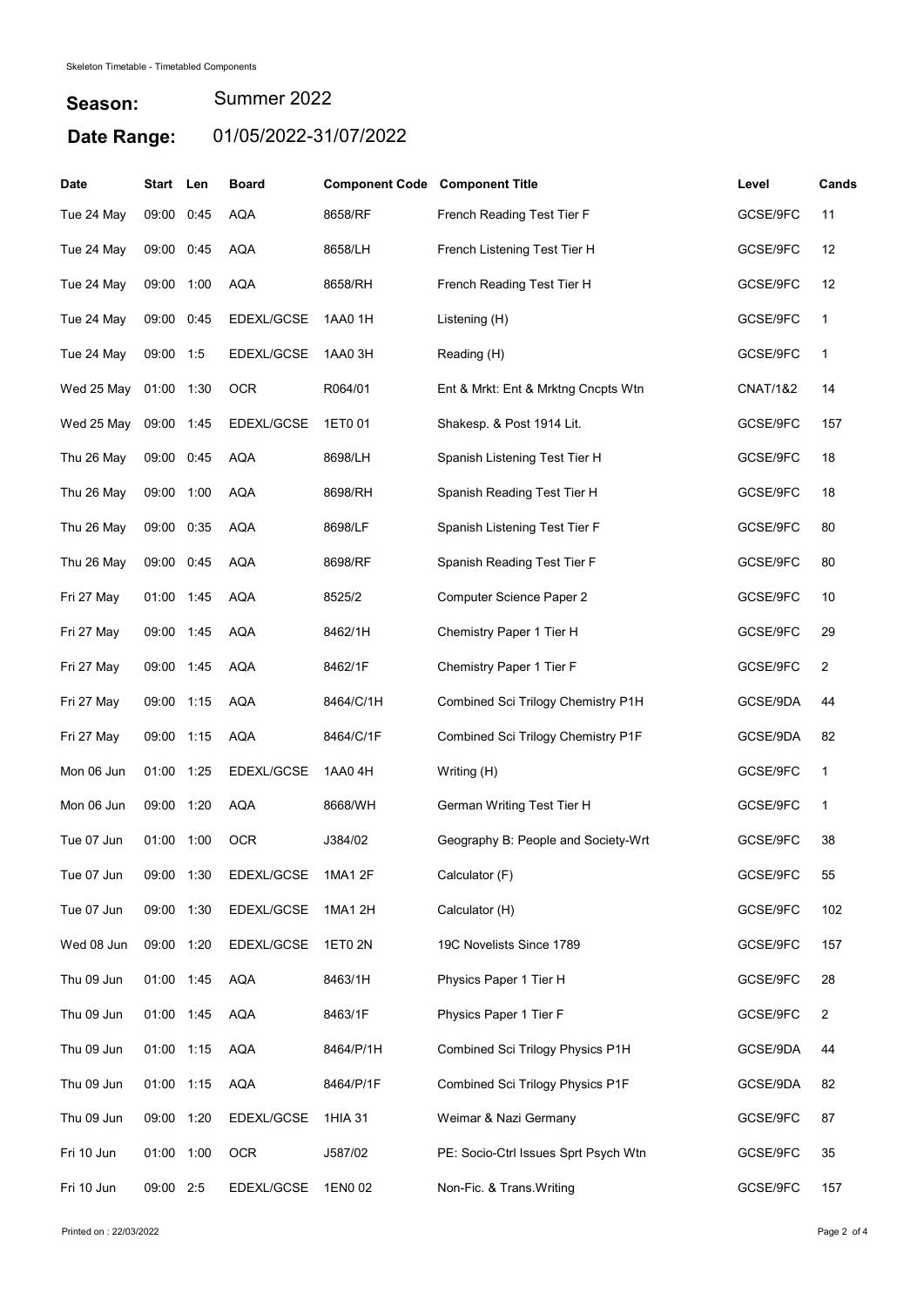## Season: Date Range: 01/05/2022-31/07/2022 Summer 2022

| Date       | Start Len  |      | <b>Board</b> | <b>Component Code Component Title</b> |                                     | Level    | Cands          |
|------------|------------|------|--------------|---------------------------------------|-------------------------------------|----------|----------------|
| Mon 13 Jun | 01:00      | 1:30 | EDEXL/GCSE   | 1BS0 02                               | <b>Building A Business</b>          | GCSE/9FC | 57             |
| Mon 13 Jun | 09:00      | 1:30 | EDEXL/GCSE   | 1MA1 3F                               | Calculator (F)                      | GCSE/9FC | 55             |
| Mon 13 Jun | 09:00      | 1:30 | EDEXL/GCSE   | 1MA1 3H                               | Calculator (H)                      | GCSE/9FC | 102            |
| Tue 14 Jun | 01:00      | 1:30 | EDEXL/GCSE   | <b>1ST0 1F</b>                        | Written Paper 1F                    | GCSE/9FC | 1              |
| Tue 14 Jun | 01:00 1:30 |      | EDEXL/GCSE   | 1ST0 1H                               | Written Paper 1H                    | GCSE/9FC | 53             |
| Tue 14 Jun | 09:00 1:30 |      | <b>OCR</b>   | J384/03                               | Geography B: Gegrphcal Explrtn-Wrt  | GCSE/9FC | 38             |
| Wed 15 Jun | 01:00 2:00 |      | <b>AQA</b>   | 8552/W                                | Design and Technology Written Paper | GCSE/9FC | 10             |
| Wed 15 Jun | 01:00      | 0:45 | EDEXL/GCSE   | 1RU0 1H                               | Listening (H)                       | GCSE/9FC | 2              |
| Wed 15 Jun | 01:45 1:5  |      | EDEXL/GCSE   | 1RU0 3H                               | Reading (H)                         | GCSE/9FC | 2              |
| Wed 15 Jun | 09:00      | 1:45 | <b>AQA</b>   | 8461/2H                               | Biology Paper 2 Tier H              | GCSE/9FC | 29             |
| Wed 15 Jun | 09:00 1:45 |      | <b>AQA</b>   | 8461/2F                               | Biology Paper 2 Tier F              | GCSE/9FC | 2              |
| Wed 15 Jun | 09:00 1:15 |      | <b>AQA</b>   | 8464/B/2H                             | Combined Sci Trilogy Biology P2H    | GCSE/9DA | 44             |
| Wed 15 Jun | 09:00 1:15 |      | AQA          | 8464/B/2F                             | Combined Sci Trilogy Biology P2F    | GCSE/9DA | 82             |
| Thu 16 Jun | 01:00 1:5  |      | <b>AQA</b>   | 8658/WF                               | French Writing Test Tier F          | GCSE/9FC | 11             |
| Thu 16 Jun | 01:00      | 1:20 | <b>AQA</b>   | 8658/WH                               | French Writing Test Tier H          | GCSE/9FC | 12             |
| Fri 17 Jun | 09:00 1:20 |      | <b>AQA</b>   | 8698/WH                               | Spanish Writing Test Tier H         | GCSE/9FC | 18             |
| Fri 17 Jun | 09:00 1:5  |      | <b>AQA</b>   | 8698/WF                               | Spanish Writing Test Tier F         | GCSE/9FC | 80             |
| Mon 20 Jun | 01:00      | 1:45 | <b>AQA</b>   | 8585/W                                | Food Prep and Nutrition Written     | GCSE/9FC | 47             |
| Mon 20 Jun | 09:00      | 1:45 | <b>AQA</b>   | 8462/2H                               | Chemistry Paper 2 Tier H            | GCSE/9FC | 29             |
| Mon 20 Jun | 09:00 1:45 |      | AQA          | 8462/2F                               | Chemistry Paper 2 Tier F            | GCSE/9FC | 2              |
| Mon 20 Jun | 09:00 1:15 |      | <b>AQA</b>   | 8464/C/2H                             | Combined Sci Trilogy Chemistry P2H  | GCSE/9DA | 44             |
| Mon 20 Jun | 09:00 1:15 |      | AQA          | 8464/C/2F                             | Combined Sci Trilogy Chemistry P2F  | GCSE/9DA | 82             |
| Tue 21 Jun | 09:00 0:55 |      | EDEXL/GCSE   | 1HIA P4                               | <b>Superpower Relations</b>         | GCSE/9FC | 87             |
| Wed 22 Jun | 09:00 1:30 |      | <b>OCR</b>   | J536/05                               | Music: Listening and Appraising-Wtn | GCSE/9FC | 12             |
| Thu 23 Jun | 09:00 1:45 |      | <b>AQA</b>   | 8463/2H                               | Physics Paper 2 Tier H              | GCSE/9FC | 28             |
| Thu 23 Jun | 09:00 1:45 |      | <b>AQA</b>   | 8463/2F                               | Physics Paper 2 Tier F              | GCSE/9FC | $\overline{2}$ |
| Thu 23 Jun | 09:00 1:15 |      | <b>AQA</b>   | 8464/P/2H                             | Combined Sci Trilogy Physics P2H    | GCSE/9DA | 44             |
| Thu 23 Jun | 09:00 1:15 |      | <b>AQA</b>   | 8464/P/2F                             | Combined Sci Trilogy Physics P2F    | GCSE/9DA | 82             |
| Fri 24 Jun | 01:00 2:00 |      | <b>OCR</b>   | 6993/01                               | Maths: Additional Maths Paper 1     | FSMQ/A   | 1              |